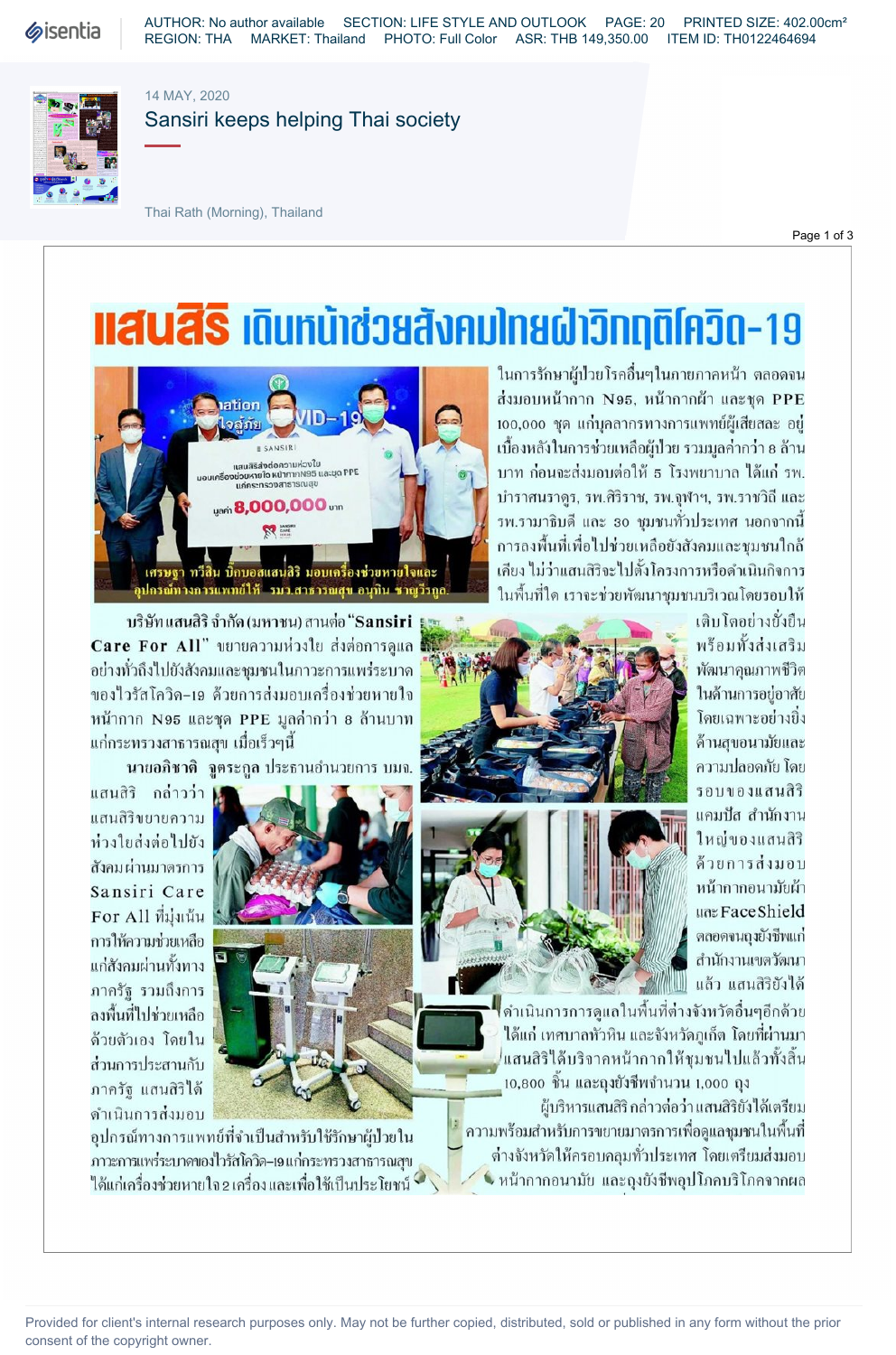**Sisentia** 

AUTHOR: No author available SECTION: LIFE STYLE AND OUTLOOK PAGE: 20 PRINTED SIZE: 402.00cm² REGION: THA MARKET: Thailand PHOTO: Full Color ASR: THB 149,350.00 ITEM ID: TH0122464694



14 MAY, 2020

Sansiri keeps helping Thai society

Thai Rath (Morning), Thailand

Page 2 of 3

ผลิตของเกษตรกร ซึ่งถือเป็นการช่วยเหลือเกษตรกร  $\mathcal C$ เพราะสิ่งของอุปโภคบริโภคที่เรานำไปบริจาคแก่ ึ้ง ชุมชนนั้นล้วนแต่มาจากเกษตรกรทั้งสิ้น และเพื่อเป็นการ แก้ปัญหาอย่างยั่งยืนในระยะยาว แสนสิริจึงวางแผนสร้างงาน สร้าง อาชีพ และสร้างรายใด้ ให้สังคมและชุมชน โดยเตรียมพร้อมสำหรับ กิจกรรม Social Distancing Market และจัดหลักสูตรฝึก อบรมผู้ที่สนใจให้กลายมาเป็นส่วนหนึ่งของพนักงานขายมืออาชีพ ของแสนสิริอีกด้วย.

Provided for client's internal research purposes only. May not be further copied, distributed, sold or published in any form without the prior consent of the copyright owner.